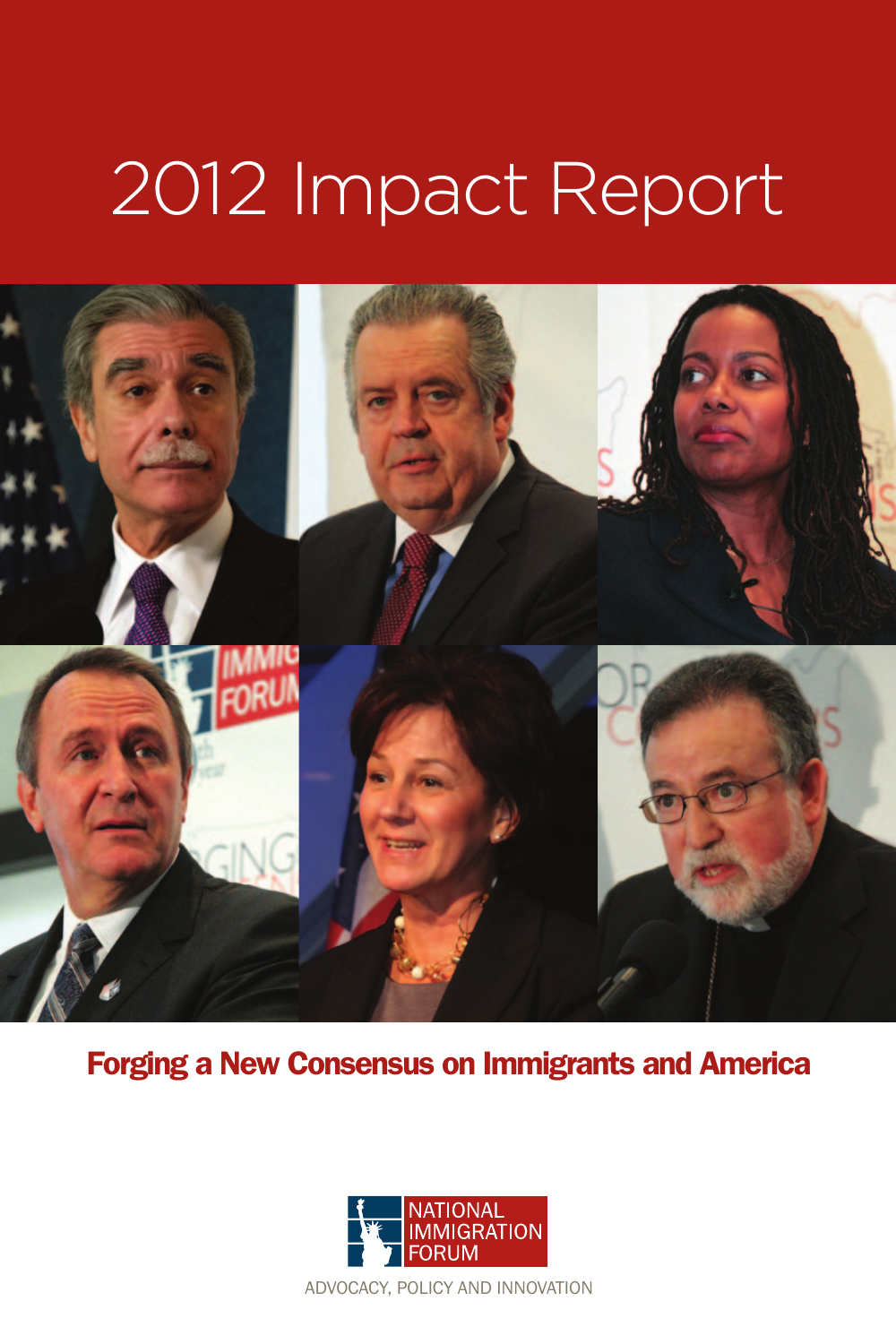## Advocating for Immigration Reform

For over 30 years, the National Immigration Forum (the Forum) has served as a catalyst of public policies that value immigrants and immigration to America.

Our innovative approach to advocacy promotes responsible immigration policies that honor our Founding Fathers' ideals of America as a land of opportunity, while also addressing today's economic and national security needs.

The Forum works closely with constituencies and policymakers across the political spectrum to:

- •Create a 21st century immigration system that grows our economy and keeps families together;
- •Build a road to citizenship for aspiring citizens;
- Ensure safety and security on our borders and in our communities; and,
- •Integrate immigrants into our workplace, community, and economy.

# Why the National Immigration Forum?

The Forum has the right strategy for building consensus across the political and non-political spectrum and amongst traditional and nontraditional allies for commonsense immigration reform that reflects our interests and values as Americans. Together, we can increase support for policy reform designed to improve all of our lives and express the best interests of our nation.

*Appearing on the cover clockwise from upper left: Carlos Gutierrez, Dr. Richard Land, Angela Smith-Jones, Bishop Jaime Soto, Monica Lozano, and Mark Shurtleff.*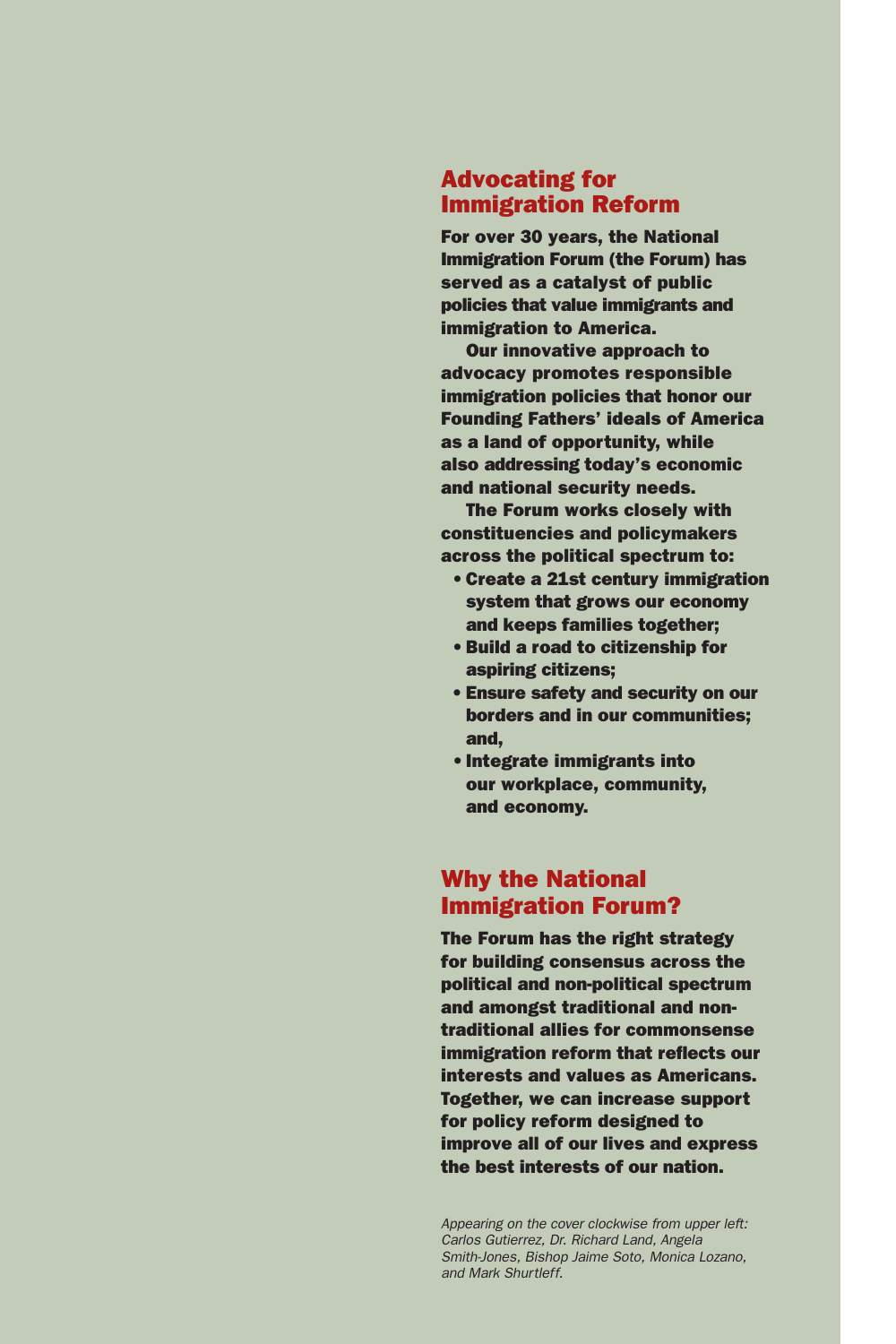# About the National Immigration Forum

For more than 30 years, the Forum has worked to advance sound federal immigration solutions through its policy expertise, communications outreach and coalition building work, which forges powerful alliances of diverse constituencies across the country to build consensus on the important role of immigrants in America.

# Our Priorities

## Immigration Reform

Shaping policies necessary to make our immigration system serve the national interests and meet the needs of our economy, workforce and families.

## Integration

Creating the opportunities necessary for immigrants to succeed and contribute to the growth and prosperity of America.

### Enforcement

Developing fiscally respon sible and humane policies that protect the rights of workers and employers, families and communities while also protecting America's national interests and promoting commerce.

#### NATIONAL IMMIGRATION FORUM Executive Director Ali Noorani

#### 2012–2013 Board of Directors

Chairman Dr. Warren H. Stewart, Sr. Senior Pastor First Institutional Baptist Church

Eddie Aldrete\*\* Senior Vice President IBC Bank

Sayu V. Bhojwani Founding Director The New American Leaders Project

Jeb Bush, Jr. Chief Operating Officer Jeb Bush & Associates, LLC

Esther Lopez International Vice-President and Director of Civil Rights and Community Action Department United Food & Commercial Workers Union

Louis Malfaro\*\* Vice President American Federation of Teachers Secretary-Treasurer Texas AFT

Margie McHugh\* Co-Director National Center on Immigrant Integration Policy Migration Policy Institute

Bob Naerebout Executive Director Idaho Dairymen's Association

Fred Niehaus Managing Partner Interactive Global Solutions

Peter Orum Chairman and CEO Midwest Groundcovers

Craig J. Regelbrugge\* Vice President Government Relations & Research American Nursery & Landscape Association

Laura Foote Reiff Co-Managing Shareholder Tysons Corner Office Greenberg Traurig, LLP

Denyse Sabagh, Esq. Partner Duane Morris, LLP

Angelica Salas Executive Director Coalition for Humane Immigrant Rights of Los Angeles (CHIRLA)

Mark Shurtleff\*\* Partner Troutman Sanders, LLP

The Most Reverend Jaime Soto Bishop of the Roman Catholic Diocese of Sacramento

Rich Stolz Executive Director OneAmerica

Nan Stockholm Walden, J.D.\*\* Vice President & Counsel Farmers Investment Co. (FICO)

Felicia Wong President & CEO The Roosevelt Institute

\*term expired in 2012 \*\*newly elected for 2013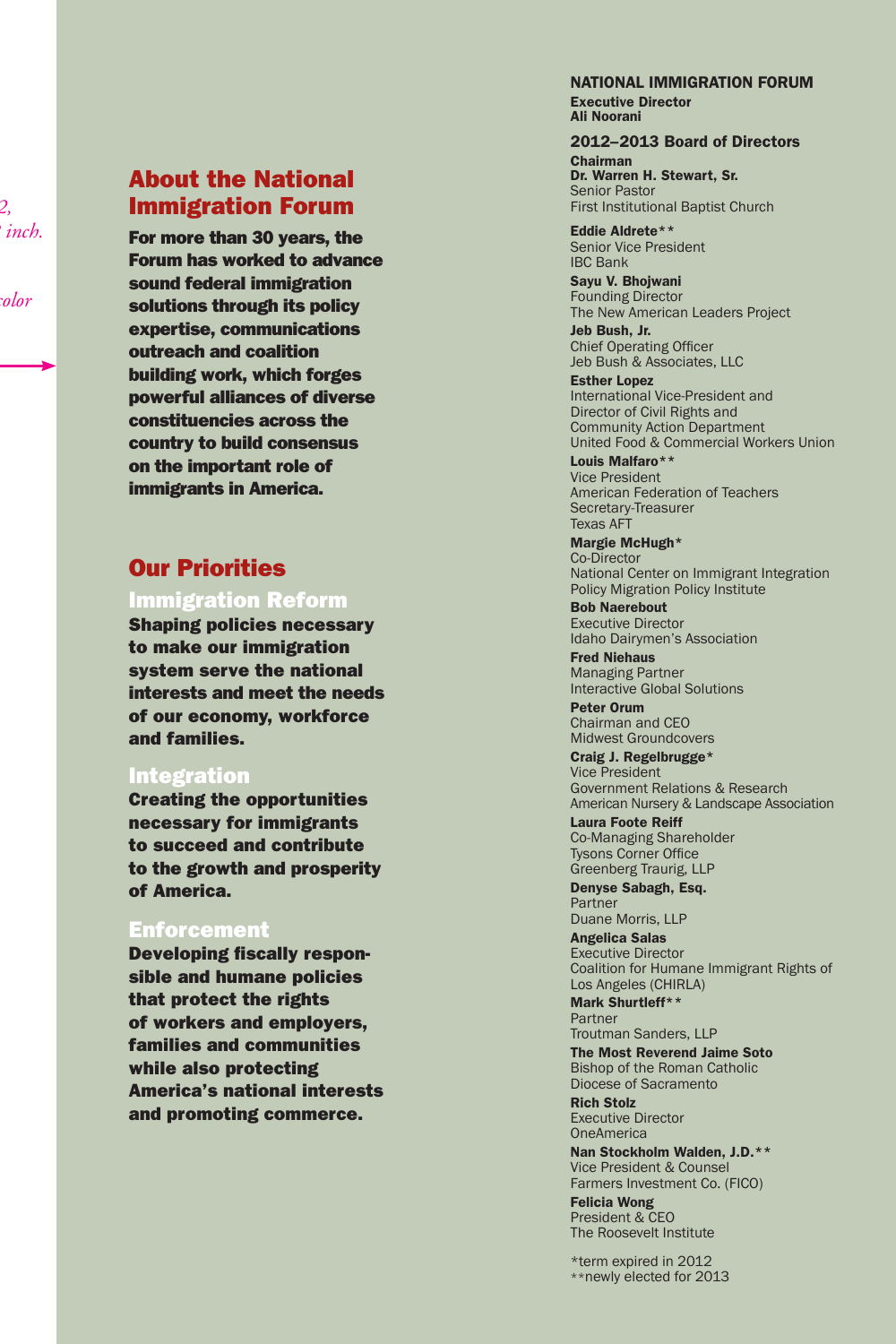# KEY INITIATIVES

# Forging a New Consensus on Immmigrants and America



Over the course of 2012, the Forum led the effort to engage conservative and moderate evangelical Christian faith-based organizations, law enforcement and business leaders across the country to *Forge a New Consensus on Immigrants and America.*

Through the initiatives outlined below, the Forum engaged over one thousand representatives from the "**Bibles Badges and Business**" communities; generated more than 700 local and national press accounts of conservative leaders advocating for a 21st century immigration system, and engaged Republican and Democratic lawmakers in constructive dialogues.

As a result, America's immigration debate is fundamentally different:

- More and more evangelical Christians across America are welcoming immigrants into their congregations and advocating for just immigrations reform;
- State attorneys general, police chiefs and sheriffs are speaking publicly to the need for an immigration system that prioritizes public safety; and,
- Business leaders are joining forces with other constituency groups in valuing their immigrant workforce as members of their community and future Americans.

Our strategy brought together influencers across the political spectrum to change the polarized immigration debate and increase support for rational and humane immigration policy reform.

## Bibles, Badges and Business

*"If you hold a Bible, wear a Badge or own a Business, you want a common sense solution to the immigration system."*

Working with partners across America, the Forum launched **Bibles, Badges and Business for Immigration Reform**, a national network of conservative and



moderate faith, law enforcement and business leaders working together to educate members of Congress on immigration.

Formed through the Forum's work with the

evangelical community, the development of state compacts, and convening of regional summits in the Mountain West, Midwest and Southeast, the network built conservative support for reform where support did not exist.

In early December 2012, the work culminated with over 250 faith, law enforcement and business leaders meeting in Washington, D.C., for a National Strategy Session and Advocacy Day. The event generated more than 60 news stories across the country, and participants organized 78 Hill meetings (57 with Republicans).

**Bibles, Badges and Business for Immigration Reform** are the pastor, police chief and business owner prepared to engage Americans across the country to activate and lead this new consensus on immigrants and America.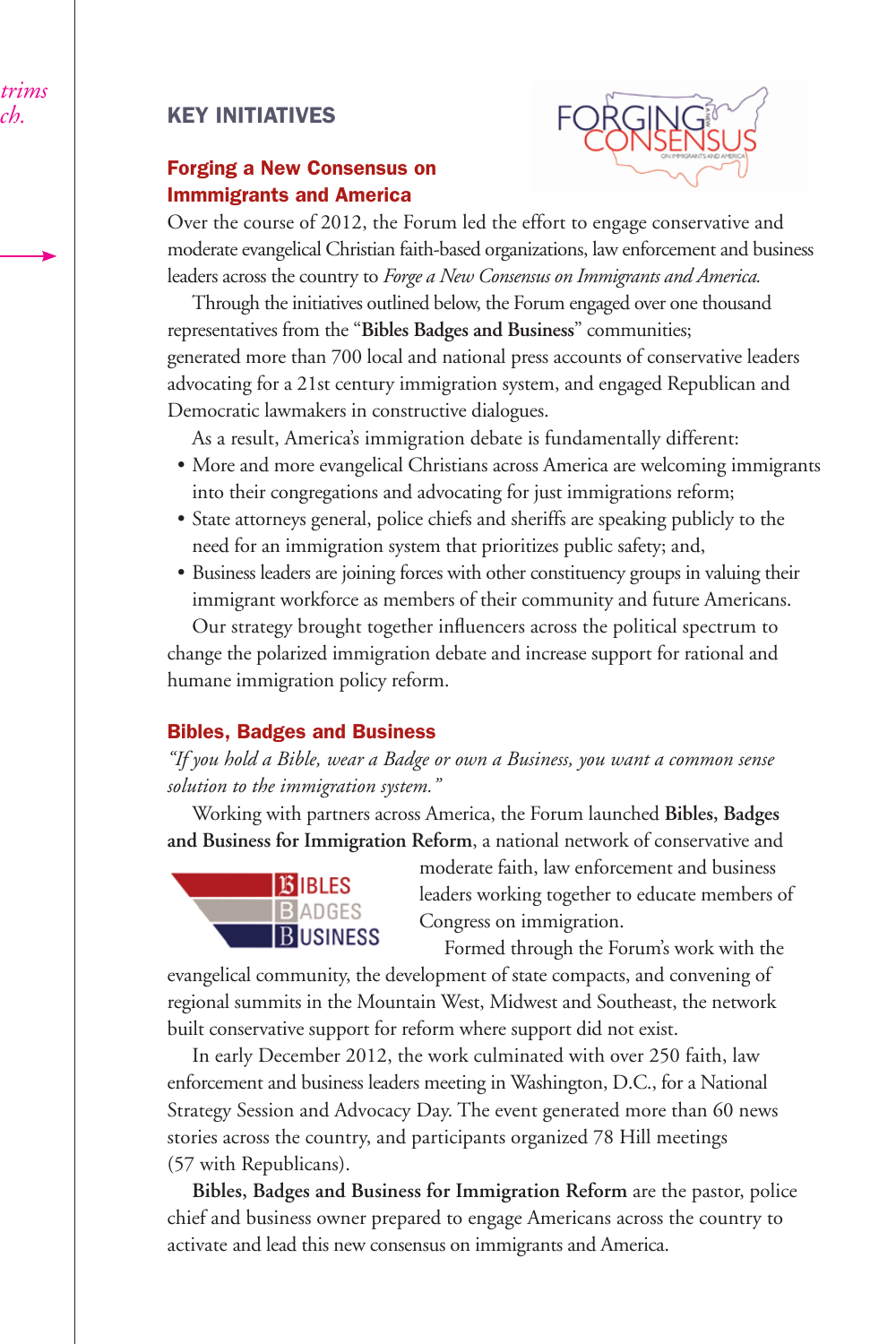#### Bethlehem Project

*"America's immigrant workforce contributes to the economy, is learning English and becoming Americans."* 

The United States is home to more than 12 million immigrants with green cards, and of this population, almost 8 million are currently eligible to become U.S. citizens. Immigrants understand the value of citizenship, but many people have

The Forum has the right strategy for building consensus across the political spectrum, and amongst traditional and non-traditional allies.

Together, we can change the current polarized debate and increase support for rational and humane immigration policy reform that will improve all of our lives and reflect the best interests of our nation.

trouble attending English and civics classes for a variety of reasons.

Drawing inspiration from Bethlehem Steel, which in 1915 was the first American



company to offer English classes to its immigrant workforce, the Bethlehem Project aims to build partnerships with businesses to promote vocational English language learning and citizenship in the workplace.

The Bethlehem Project is designed to transform the lives of immigrants through collaborative community efforts. Service providers already have the infrastructure in place to offer vocational ESL or citizenship services, while the private sector is interested in maintaining a productive and stable workforce.

Together they create an integrated and sustainable system that benefits the business and employee, and strengthens the entire community. And, in the future, it will provide the foundation for advocacy efforts to improve public policies that increase economic opportunities for immigrants and their employers.



#### NATIONAL IMMIGRATION FORUM 2011 FUNCTIONAL REVENUE AND EXPENSE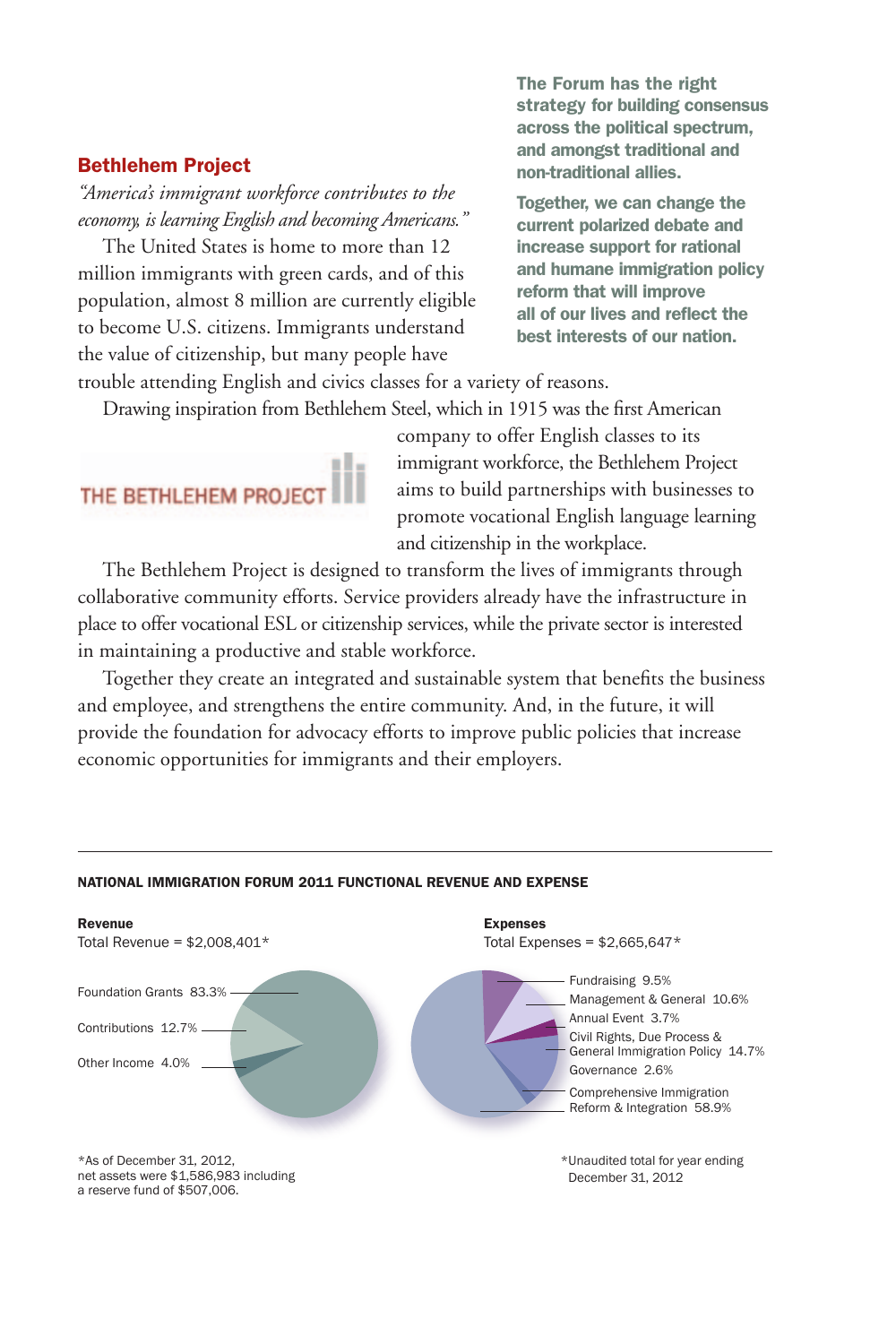# WE THANK OUR 2012 DONORS AND SUPPORTERS

Angela Adams Marc Agger Don Aldridge Jennifer Allen Mari Kae Ennis Applegate Gideon Aronoff Esther Bates Frank Battaglia Medea Benjamin Douglas Bennett Rose Bethe Sayu Bhojwani Bill & Mary Bliss Samuel Botsford Robin Brand Frieda Brown Carly Burton Jeb Bush, Jr. Jim Cameron Olivia Campos-Bergeron James & Elizabeth Carlin Theodore Chase, Jr. May Ying Chen Muzaffar Chishti Sydney Gurewitz Clemens Marjorie Coward & Sarah Schwartz Sax Karen Cook Court Daspit John & Sue Dicara Claudia Dickerson Sandra Diener Martin Donald Thomas Dublin Suzanne Ducat & Stanley Cohen Jeff Eller Carolyn Engram-Sullivan John Fehsenfeld Robert Feist Pamela Fiete Lewis Finfer Larry & Atsuko Fish Galen & Valerie Fong Laurie Fox Sandra Fries

Susan Gajewski Jill Gallen Henry Gassner John Gay Joan Gittens Suzanna Goldblatt Maria Gnecco-DeMayo Elizabeth Goldberg Denise Gums Patrick & Judith Hanlon Robert & Joyce Herman Jean Hess Michael Hirschhorn & Jimena Martinez Jane Holland James Hoyte Naomi Isler Linda Jones Rachel Kahn-Hut JJ Kang Jefferson Keith Charles Kerstein Constance Keyes Kathryn Kidder Timothy Kitchen Gayle Kong Kathleen Kuhlman Ira Kurzban Thomas Lebach Andrea Leon-Grossmann Adam Levine Ann Levy Dana Lightman Ellen Look & Tony Cavalieri Marc Lowenstein M. Brinton Lykes Francis Maloney Geraldine Mannion Lucas Martin Heriberto Martinez-Garcia Margie McHugh Rob & Anna McKay Sid Mohn David & Silke Monnie Todd & Donna Moss

Miriam Muscarolas Fred Niehaus Erika Nijenhuis & Christian Bastian William Nisbet Amjad & Najma Noorani Kay Nothstein Peter Orum Lois Pontius Diane Portnoy William Pulgram Carl Skoggard & Joseph Holtzman Carolyn Pooley Craig Regelbrugge Loretta Saint-Louis Hugh & Barbara Sanborn Esther Schlorholtz Peter Schneider Cathy Schultz Carol Sicherman Mark Shurtleff Michael & Roberta Levinson Sirota Patricia Sitkin Alice Smith Tara Smith Sidney & Ethel Socolar Susan Spivack Pastor & Mrs. Warren Stewart Rich Stolz Beth Strachan Barbara Strack Rick Swartz Sherwin Swartz William Sweeney, Jr. Sidney Talisman Ira Tattelman Sandra Thompson Philippe & Katherine Villers Pascal Volle Ann Waldo Bruce Waxman Lai Webster Geoffrey Wilkinson Dave Woelfert

Carol Wolchok Felicia Wong Li Keng Wong William Wong Richard & Rebecca Zapanta

#### **FOUNDATIONS**

Bank of America Foundation California Community Foundation Carnegie Corporation of New York Annie E. Casey Foundation Marguerite Casey Foundation Ford Foundation Four Freedoms Fund Grove Foundation Evelyn & Walter Haas, Jr. Fund James Irvine Foundation J.M. Kaplan Fund Marek Family Foundation Open Society Foundations Silicon Valley Community Foundation Hildreth Stewart Charitable Foundation Szekely Family Foundation Alvin & Fanny B. Thalheimer Foundation The Advocacy Fund The California Endowment The California Wellness Foundation (TCWF) The San Francisco Foundation The Women's Foundation of California Tides Foundation Unbound Philanthropy Vista Hermosa Foundation Weingart Foundation

The Forum is the only organization in the country able to implement a strategy that engages socially conservative evangelical Christian faith-based organizations, politically progressive labor leaders, and the immigrant, law enforcement and business leaders in between.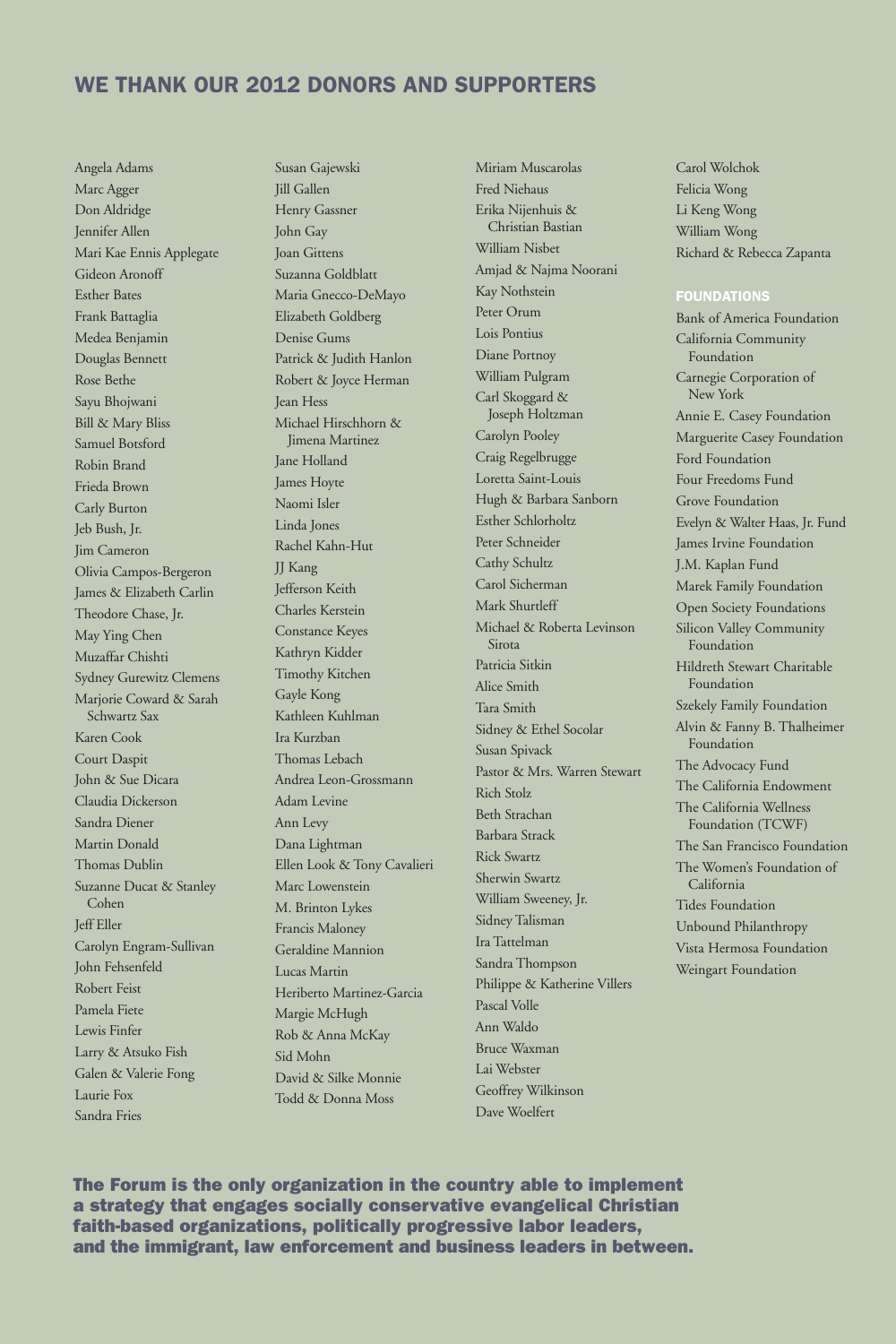CORPORATIONS/ ORGANIZATIONS/ PARTNERS

#### AFL-CIO

Agriculture Coalition for Immigration Reform (ACIR)

American Federation of Teachers (AFT)

American Immigration Council (AIC)

American Immigration Lawyers Association (AILA)

Asian Pacific American Legal Center (APALC)

Ball Horticultural Company

Baptist General Convention of Texas

Baker & McKenzie

Benedictines for Peace Catholic Legal Immigration Network, Inc. (CLINIC) Cedars-Sinai Medical

Center Center for Community

Change (CCC) Coalition for Humane

Immigrant Rights of L.A. (CHIRLA)

CREDO Mobile Dearden's

First Institutional Baptist Church (FIBC)

FosterQuan

Greenberg Traurig, LLP Holy Spirit Missionary

Sisters

IBC Bank

Idaho Dairymen's Association

Immigrant Legal Resource **Center** 

Kuck Immigration Partners, LLC

Latino Business Chamber of Greater L.A.

Lutheran Immigration & Refugee Service (LIRS) Marriott International,

Inc.

Meruelo Group Nisei Farmers League OFA - The Association of Horticulture Professionals Roman Catholic Diocese of Sacramento Sisters of Saint Dominic Southwest Airlines The Alliance of Business Immigration Lawyers (ABIL) The Immigrant Learning Center (ILC) The Lande Group, LLC The Raben Group The Wall-Las Memorias Project United Food & Commercial Workers International Union (UFCW) United Latinos of the UFCW United Way of Greater L.A. University of California, Los Angeles (UCLA) University of Southern California (USC) U.S. Chamber of Commerce (USCOC) U.S. Conference of Catholic Bishops (USCCB) U.S. Hispanic Chamber of Commerce (USHCC) Vasquez & Company, LLP Wal-Mart Stores, Inc. Western Growers Association (WGA) Western Union

### We need your support for the Forum to continue its work of advocating for smart and practical immigration reform.

#### The National Immigration Forum

| $\Box$ Please join our efforts by supporting |
|----------------------------------------------|
| The National Immigration Forum,              |
| a $501(c)$ (3) nonprofit organization,       |
| tax ID 13-1776711. Your gift is tax          |
| deductible to the extent permitted           |
| by law. (Please make checks payable          |
| to the National Immigration Forum)           |
| $525$ 50 $50$ $5100$ $5500$                  |
| Other                                        |

 Yes, I want to become a *Friend of the Forum* with a minimum leadership contribution of \$1,000.

#### The National Immigration Forum Action Fund

 $\Box$  Join our efforts by supporting *The National Immigration Forum Action Fund,* a 501(c) (4) nonprofit organization, tax ID 26-4718617. Your gift is *not* tax-deductible. (Please make checks payable to the *National Immigration Forum Action Fund*)

 $525 \square$ \$50  $5100 \square$ \$500

Other

 Yes, I want to become a *Friend of the Forum's Action Fund* with a minimum leadership contribution of \$1,000.

Send your contributions to: National Immigration Forum or National Immigration Forum Action Fund 50 F Street, N.W. Ste 300 Washington, D.C. 20001

You may contribute via the web at: www.immigrationforum.org/donate or for the Action Fund, www.immigrationforumaction.org